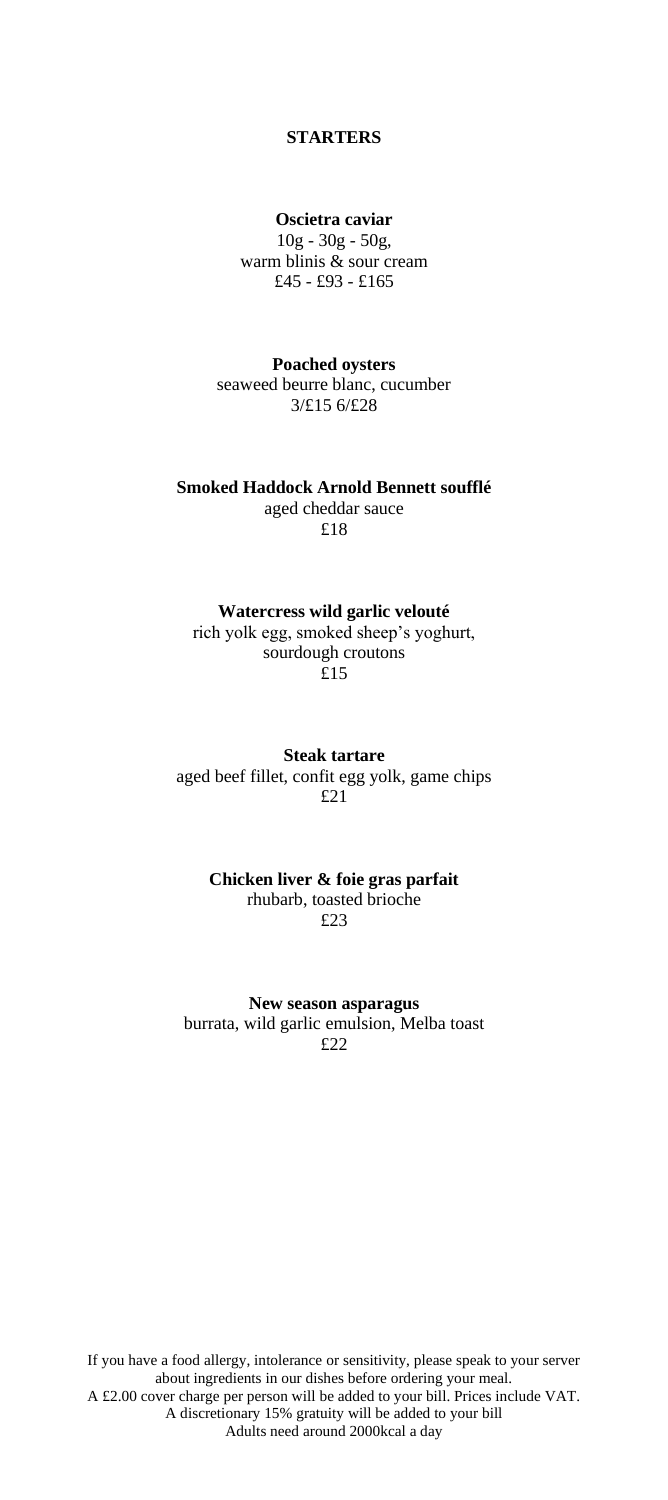# **MAINS**

**Classic beef Wellington**

confit red onion, red wine jus £55

**Sladesdale farm duck**

turnip, blackberry, confit leg and foie tart, sauce Rouennaise £45

> **Wild mushroom linguine** truffle, aged parmesan foam £30

**Dover sole Grenobloise** capers, cucumber, soft herbs, croutons, beurre noisette  $f52$ 

**Roasted cod loin** confit fennel, mussels, Pernod velouté, Oscietra caviar £35

> **Lobster Thermidor** bitter leaf salad half or whole £45 / £90

### **FROM THE WOOD CHARCOAL GRILL**

Ale and treacle cured pork chop 350g £40 Rib-eye steak 300g £49 Fillet steak 220g £60 Sirloin steak 300g £52

Please speak to your server for our selection of large cuts for 2 or 3 people to share *(Will take at least 45 mins, charged at market price)*

All our British beef is 42 days dry aged & served with Café de Paris butter, confit red onion

Served with a sauce of your choice: *Béarnaise, Peppercorn, & chimichurri* (*Additional sauce £4)*

SIDES each at £7.50

Seasoned French fries Pomme purée Italian bitter leaves, parmesan & truffle salad Purple sprouting broccoli, almonds, chilli Charred Hispi cabbage, pickled and crispy shallot

If you have a food allergy, intolerance or sensitivity, please speak to your server about ingredients in our dishes before ordering your meal. A £2.00 cover charge per person will be added to your bill. Prices include VAT. A discretionary 15% gratuity will be added to your bill Adults need around 2000kcal a day